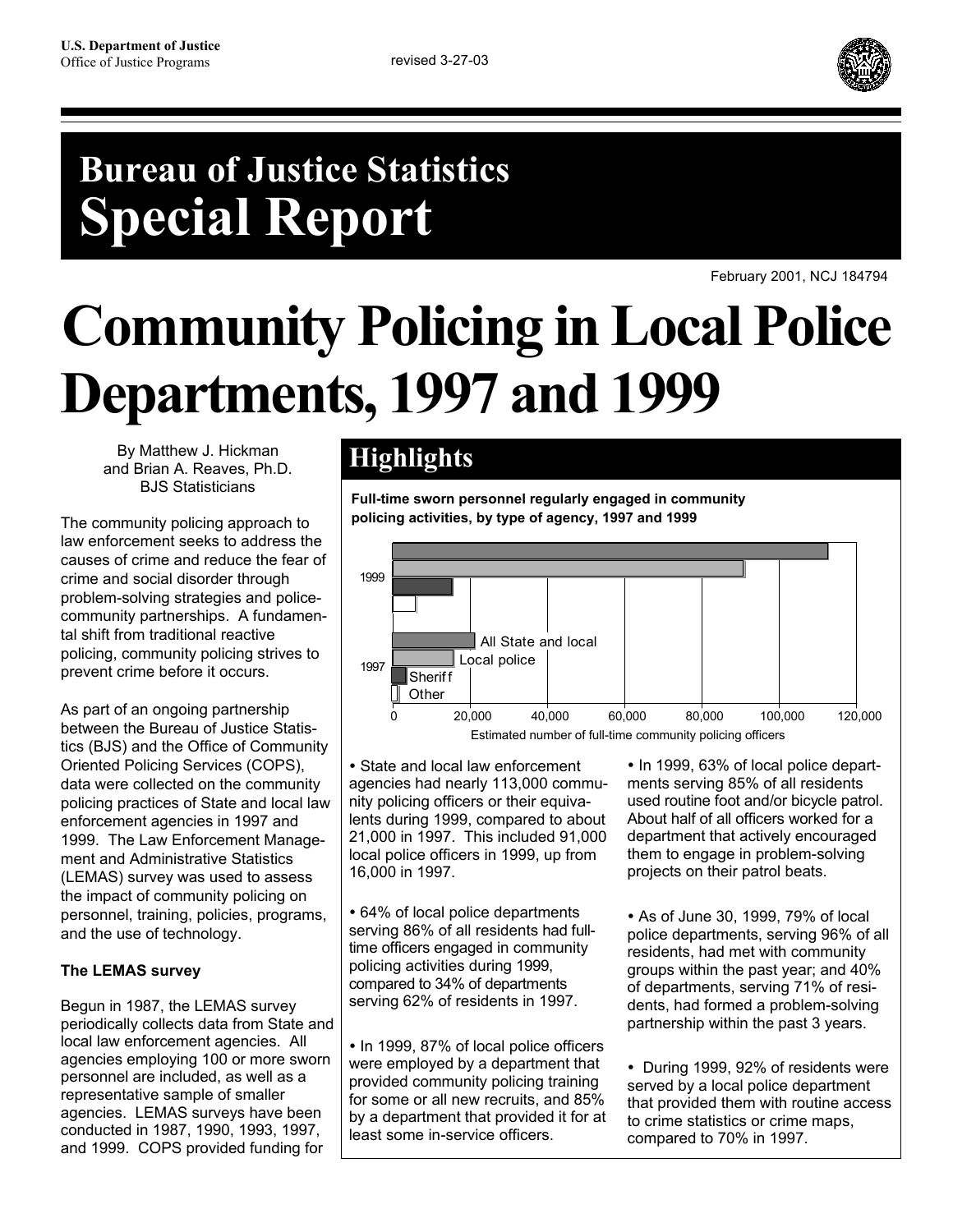the 1997 and 1999 surveys, and both surveys included a section devoted to community policing.

The 1999 LEMAS survey questionnaire was mailed to 3,319 agencies, including primary State law enforcement agencies, sheriff's departments and offices, local police departments, and certain types of special jurisdiction police departments. (See Methodology on page 11.)

A total of 3,246 State and local agencies provided data for the 1999 survey for a response rate of 97.8%. Included were 2,052 of the 2,085 local police departments that received the questionnaire, a response rate of 98.4%. In 1997, 2,012 of 2,097 local police departments provided data, resulting in a response rate of 95.9%.

More than 17,500 agencies and nearly 700,000 full-time sworn personnel are represented by the data collected in the 1999 LEMAS survey.

|              |          | Full-time |  |
|--------------|----------|-----------|--|
|              |          | sworn     |  |
|              | Agencies | personnel |  |
| Local police | 13.524   | 436.182   |  |
| Sheriff      | 3.087    | 185.859   |  |
| State police | 49       | 55,892    |  |
| Special*     | 880      | 16.121    |  |

\*Agencies with special jurisdictional areas or special law enforcement responsibilities.

Unless otherwise indicated, the reference dates for all data cited in this report are June 30, 1997, and June 30, 1999.

#### **Community policing personnel**

As of June 30, 1999, local police departments employed an estimated 436,182 full-time sworn personnel and served approximately 195 million residents nationwide (table 1). About 90% of these departments served a population of less than 25,000 residents, accounting for about 30% of all full-time local police officers. Nearly half of all local police officers were employed by 1% of departments that served a population of 150,000 or more.

#### Table 1. Local police departments and full-time sworn personnel, by size of population served, 1999

| Population                                            |        | Agencies | Full-time<br>sworn personnel |         |  |
|-------------------------------------------------------|--------|----------|------------------------------|---------|--|
| served                                                | Number | Percent  | Number                       | Percent |  |
| All sizes                                             | 13.524 | 100%     | 436.182                      | 100%    |  |
| 1.000.000 or more                                     | 16     | 0.1%     | 99.425                       | 22.8%   |  |
| 500.000-999.999                                       | 24     | 0.2      | 34.513                       | 7.9     |  |
| 250.000-499.999                                       | 46     | 0.3      | 38.077                       | 8.7     |  |
| 150.000-249.999                                       | 67     | 0.5      | 25.873                       | 5.9     |  |
| 50.000-149.999                                        | 469    | 3.5      | 68.630                       | 15.7    |  |
| 25.000-49.999                                         | 718    | 5.3      | 46.233                       | 10.6    |  |
| 10.000-24.999                                         | 1.820  | 13.5     | 56.133                       | 12.9    |  |
| 2,500-9,999                                           | 4.078  | 30.2     | 47.526                       | 10.9    |  |
| <b>Under 2.500</b>                                    | 6.285  | 46.5     | 19,771                       | 4.5     |  |
| Note: Detail may not add to total because of rounding |        |          |                              |         |  |

One important measure of the level of local police involvement in community policing is the number of full-time sworn personnel who serve as community policing officers, community resource officers, community relations officers, or otherwise regularly engage in community policing activities.

From 1997 to 1999, the percentage of local police departments with community policing officers nearly doubled from 34% to 64% (table 2). During this time the number of such officers increased from about 16,000 to about 91,000. (See Methodological note on page 11 regarding comparisons of data from the 2 years.)

In 1999 all departments serving a population of 1 million or more and about 90% of those serving 25,000 to 999,999 residents were using community policing officers.

Among departments using community policing officers, the average number so designated increased from 3 in 1997 to 11 in 1999. Large increases were reported among departments in all population categories. In the smallest communities the average number of community policing officers doubled, and it more than doubled in all other categories. In 1999 the average number of community officers ranged from 1,728 in the largest jurisdictions to 2 in the smallest.

#### Table 2. Full-time community policing officers in local police departments, by size of population served, 1997 and 1999

|                      |                                    | 1997                              |                                             |                                    | Community policing officers<br>1999 |                                             |  |
|----------------------|------------------------------------|-----------------------------------|---------------------------------------------|------------------------------------|-------------------------------------|---------------------------------------------|--|
| Population<br>served | Percent<br>of<br>agencies<br>using | Total<br>number<br>οf<br>officers | Average<br>number of<br>full-time<br>sworn* | Percent<br>οf<br>agencies<br>using | Total<br>number<br>of<br>officers   | Average<br>number of<br>full-time<br>sworn* |  |
| All sizes            | 34%                                | 15.978                            | 3                                           | 64%                                | 91.072                              | 11                                          |  |
| 1,000,000 or more    | 75%                                | 1.111                             | 93                                          | 100%                               | 27,724                              | 1,728                                       |  |
| 500.000-999.999      | 75                                 | 726                               | 40                                          | 88                                 | 4.536                               | 216                                         |  |
| 250.000-499.999      | 76                                 | 1.729                             | 49                                          | 91                                 | 5.018                               | 119                                         |  |
| 150.000-249.999      | 82                                 | 1.183                             | 22                                          | 93                                 | 4.221                               | 68                                          |  |
| 50.000-149.999       | 75                                 | 3.171                             | 9                                           | 93                                 | 11.613                              | 27                                          |  |
| 25.000-49.999        | 64                                 | 2.170                             | 5                                           | 88                                 | 7.976                               | 13                                          |  |
| 10.000-24.999        | 54                                 | 2.354                             | 2                                           | 77                                 | 10.902                              | 8                                           |  |
| 2.500-9.999          | 33                                 | 2.000                             |                                             | 64                                 | 11.200                              | 4                                           |  |
| <b>Under 2,500</b>   | 21                                 | 1,535                             |                                             | 54                                 | 7,880                               | 2                                           |  |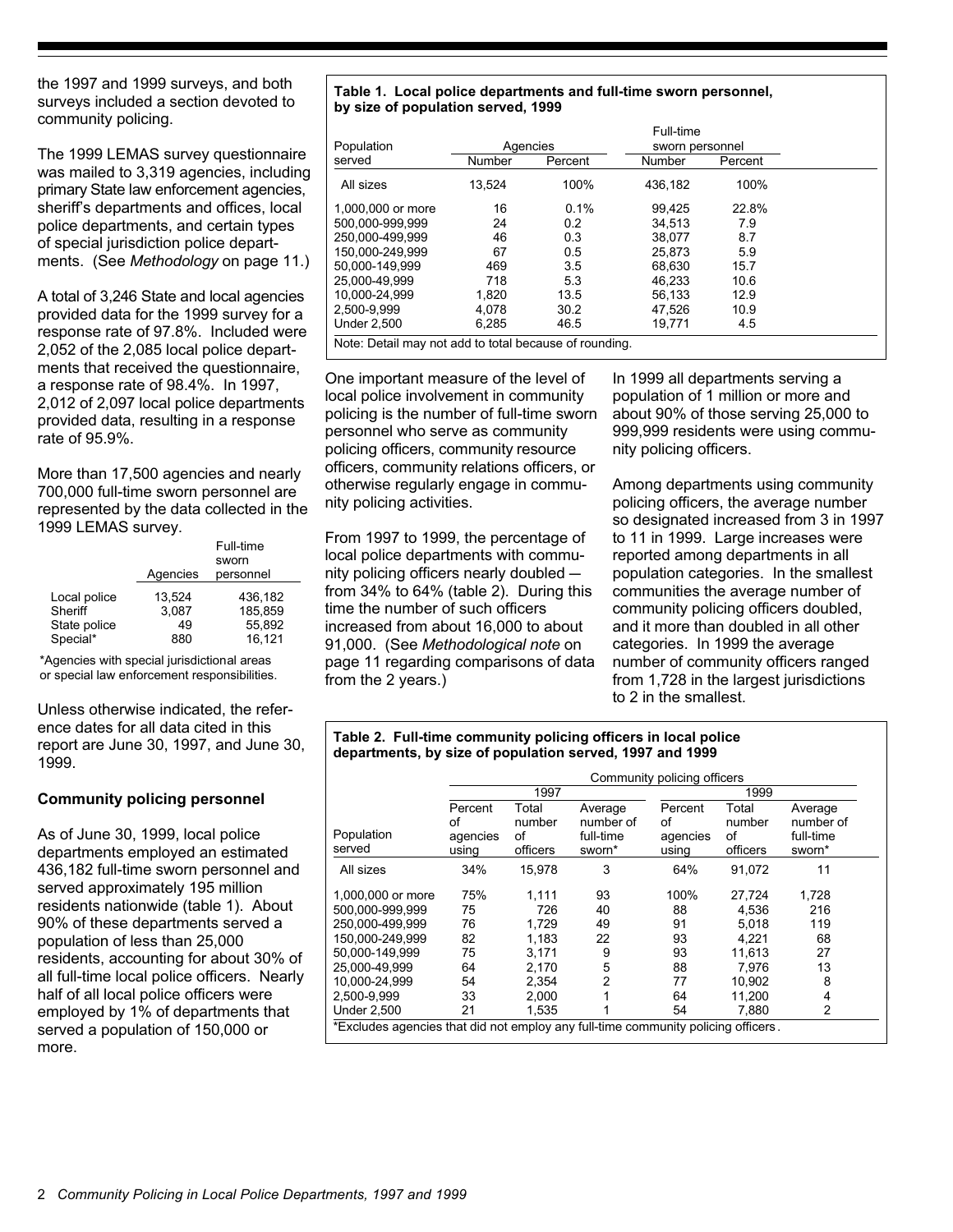#### The 1994 Crime Act and the Office of Community Oriented Policing Services (COPS)

The Violent Crime Control and Law Enforcement Act (the Crime Act) was signed into law by President Clinton on September 13, 1994. The expenditures authorized by this legislation included nearly \$9 billion for Title I, also known as the Public Safety Partnership and Community Policing Act of 1994. Title I was the basis for the creation of the Department of Justice's Office of Community Oriented Policing Services (COPS) program. Since 1994, to advance community policing, COPS has provided over \$7.5 billion in Federal funds to over 12,000 State and local law enforcement agencies.

The COPS office was charged with changing the practice of policing in the United States by -

In 1997 about 4% of all local police officers were serving as community policing officers. By 1999 the percentage of officers serving as community policing officers or otherwise regularly engaged in community policing activities had increased to 21%.

In jurisdictions with 500,000 or more residents, the percentage of full-time sworn personnel serving as community policing officers increased from 1.4% to 24.1% (figure 1). Large increases occurred in other population categories as well: In jurisdictions with 150,000 to 499,999 residents, from 4.7% to 14.4%;

• Deploying an additional 100,000 community policing officers

- Facilitating problem-solving efforts and encouraging interactions with communities by officers
- Promoting innovation in policing • Enhancing existing technologies to assist officers in preventing and responding to crime and its consequences.

To achieve these goals, the COPS program used three primary approaches. The first was to award 3-year grants to agencies for hiring officers. The second was to award grants for acquiring technology and hiring civilians so officers could be redeployed to perform community policing activities. The third was to award grants to agencies for innovative programs with

in those with 50,000 to 149,999 residents, from 4.8% to 16.9%; in those with 10,000 to 49,999 residents, from 4.6% to 18.4%, and in jurisdictions with fewer than 10,000 residents, 28.3% of sworn personnel were serving as community policing officers in 1999 compared to 5.6% in 1997.

At the agency level, a small proportion of officers devoted to community policing may indicate experimentation, while a majority of officers so assigned may reflect the adoption of a organizational philosophy based in community policing.

special purposes such as reducing gun violence or domestic violence. All COPS grant programs were designed to supplement local expenditures, not to supplant or replace them. Title I required that COPS funds be distributed equally between jurisdictions above and below a population of 150,000.

The LEMAS data are a rich source of information about community policing; however, they are not intended to be used to determine whether the goals of the COPS program have been met. For more information on the COPS program, see the National Evaluation of the COPS Program, National Institute of Justice (NCJ 183643), or visit the COPS website at www.usdoj.gov/cops

In 1997 just 7% of all local police departments, and none of those serving 50,000 or more residents, had at least half of their officers serving as community policing officers. By 1999, the overall percentage had risen to 29%, and the percentages among population categories of 50,000 or more ranged from 4% to 25% (table 3). Among departments serving 2,500 to 9,999 residents, the percentage with at least half their officers serving as community policing officers increased from 2% to 23%, and in departments serving fewer than 2,500 residents, from 15% to 41%.

Percent of full-time sworn personnel in local police departments serving as community policing officers, by size of population served, 1997 and 1999



Table 3. Local police departments with at least half of full-time sworn personnel regularly engaged in community policing activities, 1997 and 1999

| Population              | Percent of agencies |      |
|-------------------------|---------------------|------|
| served                  | 1997                | 1999 |
| All sizes               | 7%                  | 29%  |
| 1,000,000 or more       | 0%                  | 25%  |
| 500.000-999.999         |                     | Δ    |
| 250.000-499.999         | 0                   | 9    |
| 150.000-249,999         | n                   | 15   |
| 50.000-149,999          | n                   | 14   |
| 25.000-49.999           |                     | 14   |
| 10.000-24.999           |                     | 16   |
| 2.500-9.999             | 2                   | 23   |
| <b>Under 2,500</b>      | 15                  | 41   |
| $-1$ ess than $0.5\%$ . |                     |      |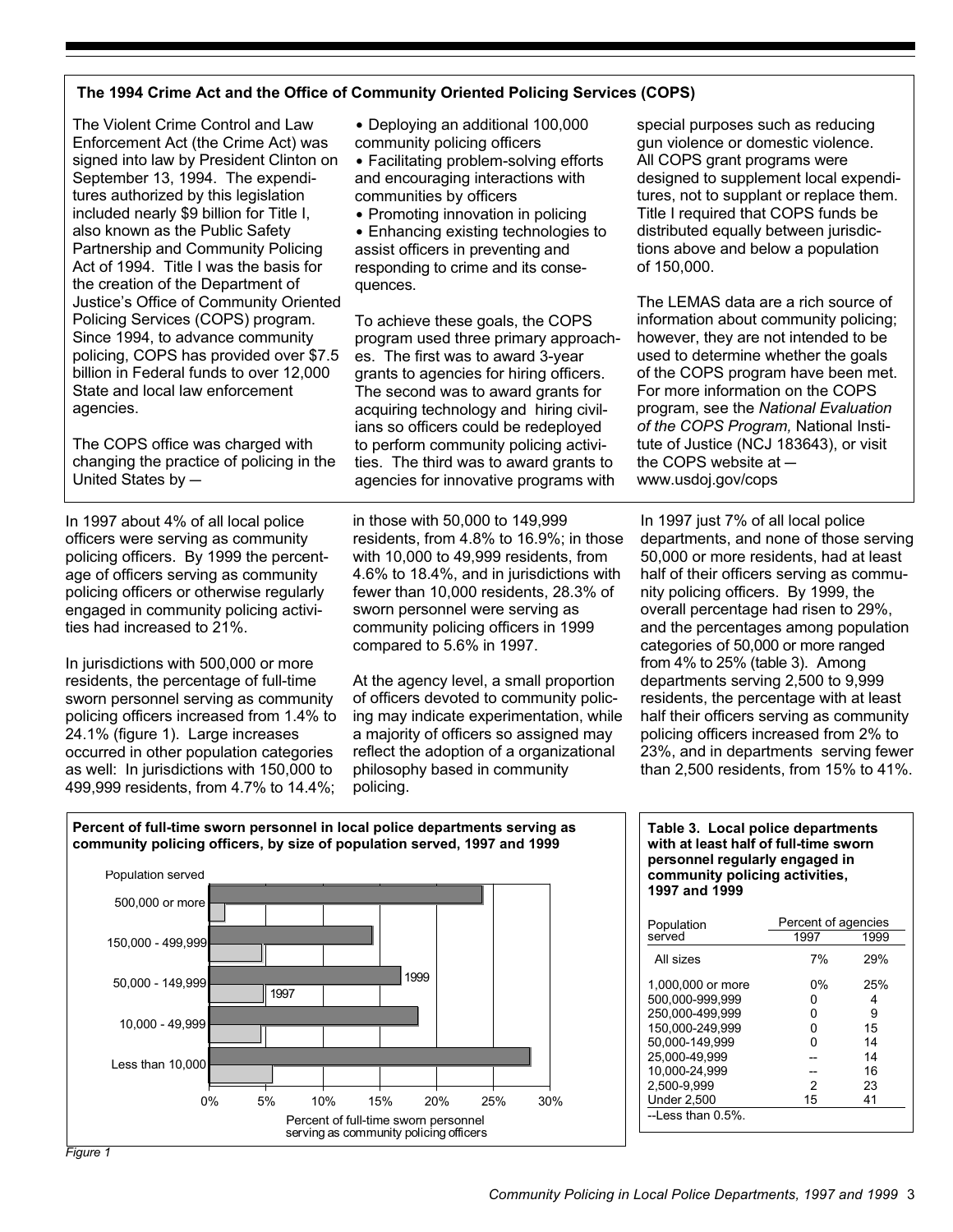#### Training for community policing

In support of their widespread use of community policing officers, just over half of local police departments offered 8 or more hours of training in community policing to some or all new officer recruits in both 1999 and 1997 (table 4). About two-fifths of all departments trained all of their new recruits in community policing.

Such training helps officers develop skills in areas integral to successful community policing such as problemsolving, SARA<sup>1</sup> (scanning, analysis, response, assessment), and community partnerships.

In 1999, 96% of the departments serving 500,000 or more residents trained all new recruits in community policing, as did more than 80% of those serving 150,000 to 499,999 residents. Nearly half of the departments serving 2,500 to 9,999 residents, and about a fourth of those serving fewer than 2,500 residents trained all recruits in community policing.

In 1999, 63% of local police departments provided community policing training to at least some of their in-service sworn personnel (table 5). Twenty-eight percent of departments trained all in-service officers. As with new recruits, the percentage of departments that trained in-service officers in community policing was about the same in 1999 as in 1997.

The percentage of local police officers that were employed by a department that trained some or all new recruits in community policing increased slightly from 1997 to 1999 (figure 2). In 1999, 88% of officers were employed by a department that trained new recruits in community policing compared to 83% in 1997. For training of in-service officers the comparable figures were 85% in 1999 and  $84\%$  in 1997; for training of civilian personnel, 50% in 1999 and 48% in 1997.

<sup>1</sup>SARA is a problem-solving approach first proposed by Herman Goldstein. For a brief description see<br>< www.policeforum.org/sara.html >.

#### Table 4. Community policing training for new officer recruits in local police departments, by size of population served, 1997 and 1999

| Population         | At least some recruits | hours of community policing training for: | All recruits |      |  |
|--------------------|------------------------|-------------------------------------------|--------------|------|--|
| served             | 1997                   | 1999                                      | 1997         | 1999 |  |
| All sizes          | 53%                    | 54%                                       | 40%          | 41%  |  |
| 1.000.000 or more  | 94%                    | 100%                                      | 94%          | 94%  |  |
| 500.000-999.999    | 87                     | 100                                       | 87           | 96   |  |
| 250.000-499.999    | 91                     | 89                                        | 82           | 85   |  |
| 150.000-249.999    | 83                     | 90                                        | 75           | 81   |  |
| 50.000-149.999     | 87                     | 89                                        | 75           | 75   |  |
| 25,000-49,999      | 82                     | 87                                        | 65           | 69   |  |
| 10,000-24,999      | 69                     | 76                                        | 53           | 61   |  |
| 2.500-9.999        | 58                     | 63                                        | 45           | 46   |  |
| <b>Under 2.500</b> | 37                     | 35                                        | 25           | 24   |  |

during the 2-year period ending June 30, 1999 or the 3-year period ending June 30, 1997.

#### Table 5. Community policing training for in-service sworn personnel in local police departments, by size of population served, 1997 and 1999

|                    |                        |      | Percent of agencies providing 8 or more<br>hours of community policing training for: |      |  |
|--------------------|------------------------|------|--------------------------------------------------------------------------------------|------|--|
| Population         | At least some officers |      | All officers                                                                         |      |  |
| served             | 1997                   | 1999 | 1997                                                                                 | 1999 |  |
| All sizes          | 62%                    | 63%  | 27%                                                                                  | 28%  |  |
| 1.000.000 or more  | 81%                    | 81%  | 37%                                                                                  | 31%  |  |
| 500.000-999.999    | 83                     | 83   | 33                                                                                   | 54   |  |
| 250.000-499.999    | 93                     | 85   | 43                                                                                   | 43   |  |
| 150.000-249.999    | 88                     | 93   | 48                                                                                   | 45   |  |
| 50.000-149.999     | 89                     | 91   | 42                                                                                   | 40   |  |
| 25.000-49.999      | 88                     | 88   | 35                                                                                   | 34   |  |
| 10.000-24.999      | 75                     | 82   | 25                                                                                   | 27   |  |
| 2.500-9.999        | 70                     | 69   | 26                                                                                   | 26   |  |
| <b>Under 2.500</b> | 47                     | 49   | 26                                                                                   | 28   |  |

Note: Table includes community policing training of 8 or more hours that occurred during the 2-year period ending June 30, 1999 or the 3-year period ending June 30, 1997.

#### Percent of local police officers employed by a department providing community policing training to some or all employees, by category of trainee, 1997 and 1999



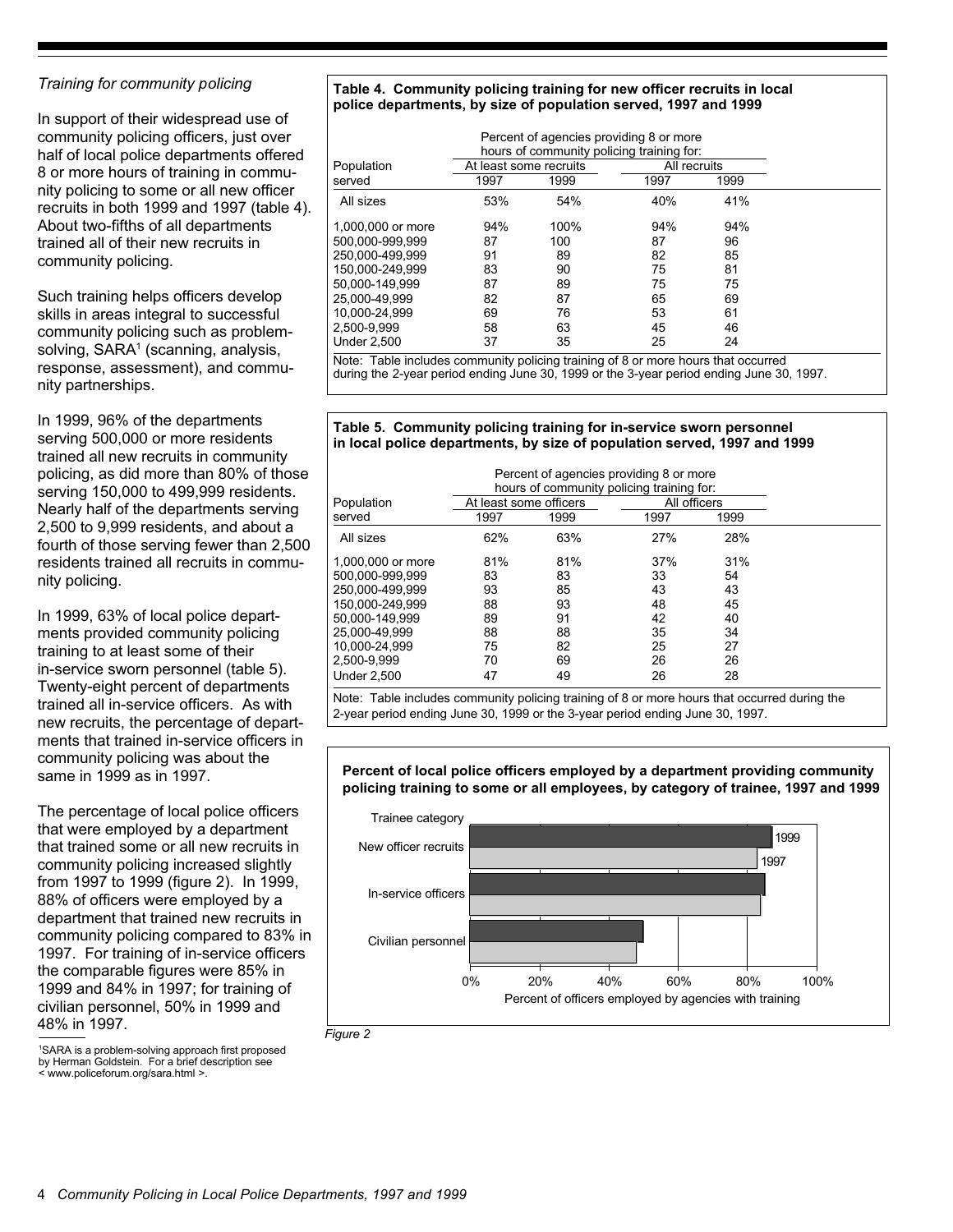#### **Community policing programs and policies**

These nationwide increases  $-$  in the number of departments using community policing officers and in the proportion of sworn personnel designated as community policing officers  $-$  have been accompanied by the continued prevalence of community-oriented policies, programs, and activities.

#### *Agency community policing plans*

In both 1997 and 1999, about two-thirds of local police departments had some type of community policing plan (table 6). About a fourth of those with a plan, a sixth of departments overall, had a formally written plan, indicating that community policing approaches and goals were incorporated into the overall agency strategic plan. The remainder had informal, unwritten community policing plans.

In both years a majority of the community policing plans of departments serving a population of 50,000 or more were formal, written plans, while departments in smaller jurisdictions were more likely to have an unwritten plan.

#### *Foot and bicycle patrol*

Routine foot or bicycle patrol is a commonly used means to increase police-community interaction. From 1997 to 1999, the percentage of local police departments using routine bicycle patrol increased from 28% to 34%, and the percentage using routine foot patrol went from 50% to 53% (table 7). In 1999, 63% of departments, including nearly all of those serving a population of 50,000 or more, used one or both of these patrol types on a routine basis.

Of the approximately 195 million U.S. residents served by a local police department, 85% were served by one that used foot and/or bicycle patrol on a routine basis during 1999, compared to 78% in 1997 (figure 3). From 1997 to 1999, the percentage of residents served by a department using bicycle patrol went from 66% to 76%, and the percentage served by a department with foot patrol from 59% to 68%.

#### **Table 6. Local police departments with a community policing plan, by size of population served, 1997 and 1999**

|                      |       |                     | Percent of agencies with a community policing plan |       |                     |                        |
|----------------------|-------|---------------------|----------------------------------------------------|-------|---------------------|------------------------|
|                      |       | 1997                |                                                    |       | 1999                |                        |
| Population<br>served | Total | Formally<br>written | Informal,<br>unwritten                             | Total | Formally<br>written | Informal,<br>unwritten |
| All sizes            | 69%   | 16%                 | 52%                                                | 65%   | 17%                 | 48%                    |
| 1,000,000 or more    | 94%   | 75%                 | 19%                                                | 94%   | 56%                 | 37%                    |
| 500.000-999.999      | 92    | 71                  | 21                                                 | 96    | 67                  | 29                     |
| 250.000-499.999      | 95    | 65                  | 30                                                 | 95    | 69                  | 26                     |
| 150,000-249,999      | 97    | 65                  | 32                                                 | 96    | 69                  | 27                     |
| 50.000-149.999       | 95    | 55                  | 41                                                 | 94    | 55                  | 39                     |
| 25.000-49.999        | 91    | 37                  | 54                                                 | 90    | 38                  | 52                     |
| 10,000-24,999        | 85    | 28                  | 56                                                 | 81    | 28                  | 53                     |
| 2,500-9,999          | 72    | 16                  | 56                                                 | 73    | 16                  | 58                     |
| <b>Under 2.500</b>   | 56    | 6                   | 50                                                 | 50    | 9                   | 40                     |

Note: Detail may not add to total because of rounding.

#### **Table 7. Local police departments using routine foot or bicycle patrol, by size of population served, 1997 and 1999**

|                    | Percent of agencies with routine foot or bicycle patrol |      |             |        |      |             |  |
|--------------------|---------------------------------------------------------|------|-------------|--------|------|-------------|--|
|                    |                                                         | 1997 |             |        | 1999 |             |  |
| Population         | Either                                                  |      |             | Either |      |             |  |
| served             | type                                                    | Foot | <b>Bike</b> | type   | Foot | <b>Bike</b> |  |
| All sizes          | 60%                                                     | 50%  | 28%         | 63%    | 53%  | 34%         |  |
| 1.000.000 or more  | 94%                                                     | 94%  | 87%         | 94%    | 94%  | 94%         |  |
| 500.000-999.999    | 92                                                      | 58   | 88          | 96     | 79   | 96          |  |
| 250.000-499.999    | 80                                                      | 61   | 74          | 100    | 82   | 96          |  |
| 150.000-249.999    | 83                                                      | 58   | 70          | 93     | 63   | 90          |  |
| 50.000-149.999     | 76                                                      | 44   | 68          | 90     | 65   | 82          |  |
| 25.000-49.999      | 77                                                      | 54   | 64          | 77     | 58   | 72          |  |
| 10.000-24.999      | 68                                                      | 49   | 52          | 74     | 54   | 60          |  |
| 2.500-9.999        | 62                                                      | 54   | 29          | 67     | 55   | 40          |  |
| <b>Under 2.500</b> | 52                                                      | 49   | 13          | 52     | 50   | 14          |  |

#### **Percent of population served by a local police department using foot or bicycle patrol units on a routine basis, 1997 and 1999**



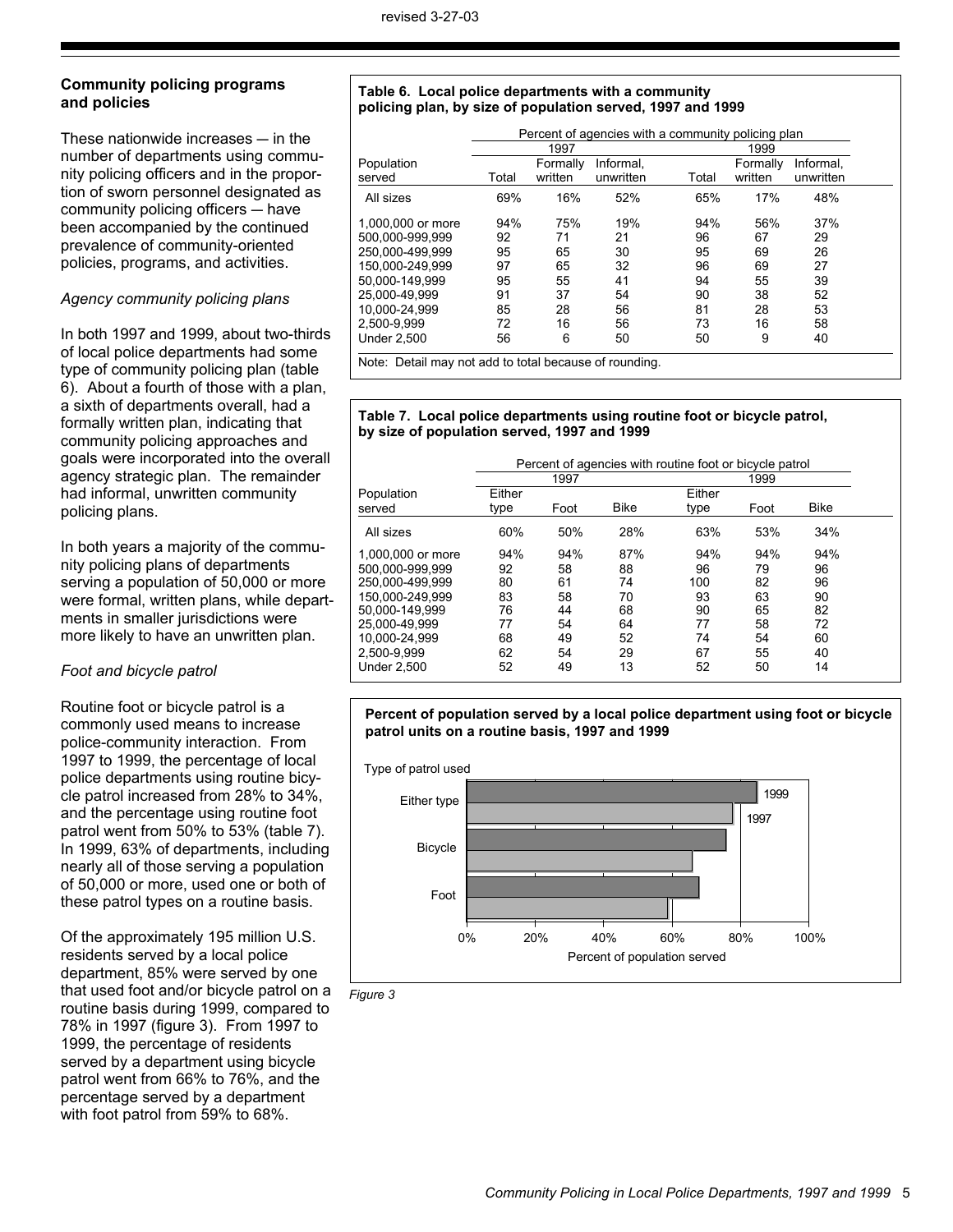#### Table 8. Geographic assignments for patrol officers and detectives in local police departments, by size of population served, 1997 and 1999

|                    | Percent of agencies with<br>geographic assignments for - |      |                   |      |  |
|--------------------|----------------------------------------------------------|------|-------------------|------|--|
| Population         | Patrol officers                                          |      | <b>Detectives</b> |      |  |
| served             | 1997                                                     | 1999 | 1997              | 1999 |  |
| All sizes          | 42%                                                      | 42%  | 7%                | 8%   |  |
| 1,000,000 or more  | 94%                                                      | 88%  | 81%               | 69%  |  |
| 500.000-999.999    | 100                                                      | 96   | 67                | 71   |  |
| 250.000-499.999    | 91                                                       | 98   | 65                | 69   |  |
| 150.000-249.999    | 91                                                       | 96   | 58                | 73   |  |
| 50.000-149.999     | 83                                                       | 88   | 27                | 33   |  |
| 25.000-49.999      | 72                                                       | 77   | 10                | 16   |  |
| 10.000-24.999      | 63                                                       | 63   | 9                 | 10   |  |
| 2.500-9.999        | 45                                                       | 45   | 8                 | 8    |  |
| <b>Under 2,500</b> | 26                                                       | 26   | 3                 | 3    |  |

#### Table 9. Support for officer problem-solving projects in local police departments, by size of population served, 1997 and 1999

|                   |                          |      | Percent of agencies that -  |      |
|-------------------|--------------------------|------|-----------------------------|------|
|                   | Actively encouraged      |      | Included problem-           |      |
|                   | officers to engage in    |      | solving projects in officer |      |
| Population        | problem-solving projects |      | evaluation criteria         |      |
| served            | 1997                     | 1999 | 1997                        | 1999 |
| All sizes         | 27%                      | 29%  | 15%                         | 18%  |
| 1.000.000 or more | 62%                      | 62%  | 44%                         | 44%  |
| 500.000-999.999   | 62                       | 58   | 42                          | 50   |
| 250.000-499.999   | 59                       | 65   | 41                          | 59   |
| 150.000-249.999   | 66                       | 72   | 46                          | 54   |
| 50,000-149,999    | 55                       | 64   | 35                          | 40   |
| 25.000-49.999     | 52                       | 53   | 30                          | 33   |
| 10,000-24,999     | 35                       | 39   | 19                          | 22   |
| 2.500-9.999       | 30                       | 33   | 17                          | 19   |
| Under 2.500       | 16                       | 18   | 9                           | 11   |

#### Geographic assignment

Assigning patrol officers in fixed geographic- and time-stable beats or areas, often referred to as "territorial stability," is thought to increase the level of officer attachment to an area and its residents. Further, stability of assignment may facilitate certain goals of community policing, such as the development of citizen and business contacts and formation of problemsolving partnerships.

In both 1997 and 1999, 42% of local police departments gave their patrol officers responsibility for specific geographic areas or beats (table 8). This included about 90% of those serving 50,000 or more residents. Overall, about 4 in 5 local police officers worked for a department that followed this practice.

Departments using routine foot or bicycle patrol and giving officers responsibility for specific geographic areas or beats were about 5 times as likely to have full-time community policing officers as departments not implementing these strategies.

In both 1997 and 1999, fewer than 1 in 10 local police departments gave their investigators responsibility for specific geographic areas or beats. However, a majority of departments serving 50,000 or residents used this practice and nearly half of all local police officers were employed by a department that did so.

#### Problem solving

A central component of community policing is the process of identifying and responding to community problems. This process is often put into operation at the street level using the SARA problem-solving model. The process may be facilitated by activities such as holding meetings with citizen groups. forming problem-solving partnerships, and training citizens in community policing.

In 1999 nearly a third of local police departments, employing about half of all officers, actively encouraged patrol officers to engage in SARA-type problemsolving projects on their beats (table 9). From 1997 to 1999 the largest increase occurred among departments serving 50,000 to 149,999 residents.

Including problem-solving projects in the criteria of performance evaluations of patrol officers is an important way departments can encourage and support community policing efforts. About a sixth of local police departments, employing about a third of all officers, did so in 1999. The largest increase from 1997 to 1999 in the use of such criteria was among departments serving 250,000 to 499,999 residents.

During the 3-year period ending June 30, 1999, 40% of local police departments formed problem-solving partnerships with community groups, municipal agencies, or others through specialized contracts or written agreements (table 10). This included at least 70% of the departments in each population category of 25,000 or more and covered 71% of all served by a local police department.

#### Table 10. Community oriented activities of local police departments, by size of population served, 1999

| Regularly met with<br>Formed problem-<br>Population<br>solving partnership <sup>b</sup><br>served<br>citizen groups <sup>a</sup><br>40%<br>69%<br>34%<br>All sizes<br>75%<br>100%<br>94%<br>1,000,000 or more<br>500.000-999.999<br>92<br>96<br>87<br>250.000-499.999<br>80<br>100<br>91<br>150.000-249.999<br>86<br>99<br>88<br>50.000-149.999<br>75<br>98<br>80<br>25.000-49.999<br>98<br>70<br>72<br>10.000-24.999<br>93<br>57<br>56<br>2.500-9.999<br>45<br>78<br>38 |                    | Percent of agencies that - |    |                                                        |  |  |  |  |
|--------------------------------------------------------------------------------------------------------------------------------------------------------------------------------------------------------------------------------------------------------------------------------------------------------------------------------------------------------------------------------------------------------------------------------------------------------------------------|--------------------|----------------------------|----|--------------------------------------------------------|--|--|--|--|
|                                                                                                                                                                                                                                                                                                                                                                                                                                                                          |                    |                            |    | Trained citizens in<br>community policing <sup>b</sup> |  |  |  |  |
|                                                                                                                                                                                                                                                                                                                                                                                                                                                                          |                    |                            |    |                                                        |  |  |  |  |
|                                                                                                                                                                                                                                                                                                                                                                                                                                                                          |                    |                            |    |                                                        |  |  |  |  |
|                                                                                                                                                                                                                                                                                                                                                                                                                                                                          |                    |                            |    |                                                        |  |  |  |  |
|                                                                                                                                                                                                                                                                                                                                                                                                                                                                          |                    |                            |    |                                                        |  |  |  |  |
|                                                                                                                                                                                                                                                                                                                                                                                                                                                                          |                    |                            |    |                                                        |  |  |  |  |
|                                                                                                                                                                                                                                                                                                                                                                                                                                                                          |                    |                            |    |                                                        |  |  |  |  |
|                                                                                                                                                                                                                                                                                                                                                                                                                                                                          |                    |                            |    |                                                        |  |  |  |  |
|                                                                                                                                                                                                                                                                                                                                                                                                                                                                          |                    |                            |    |                                                        |  |  |  |  |
|                                                                                                                                                                                                                                                                                                                                                                                                                                                                          |                    |                            |    |                                                        |  |  |  |  |
|                                                                                                                                                                                                                                                                                                                                                                                                                                                                          | <b>Under 2.500</b> | 24                         | 49 | 17                                                     |  |  |  |  |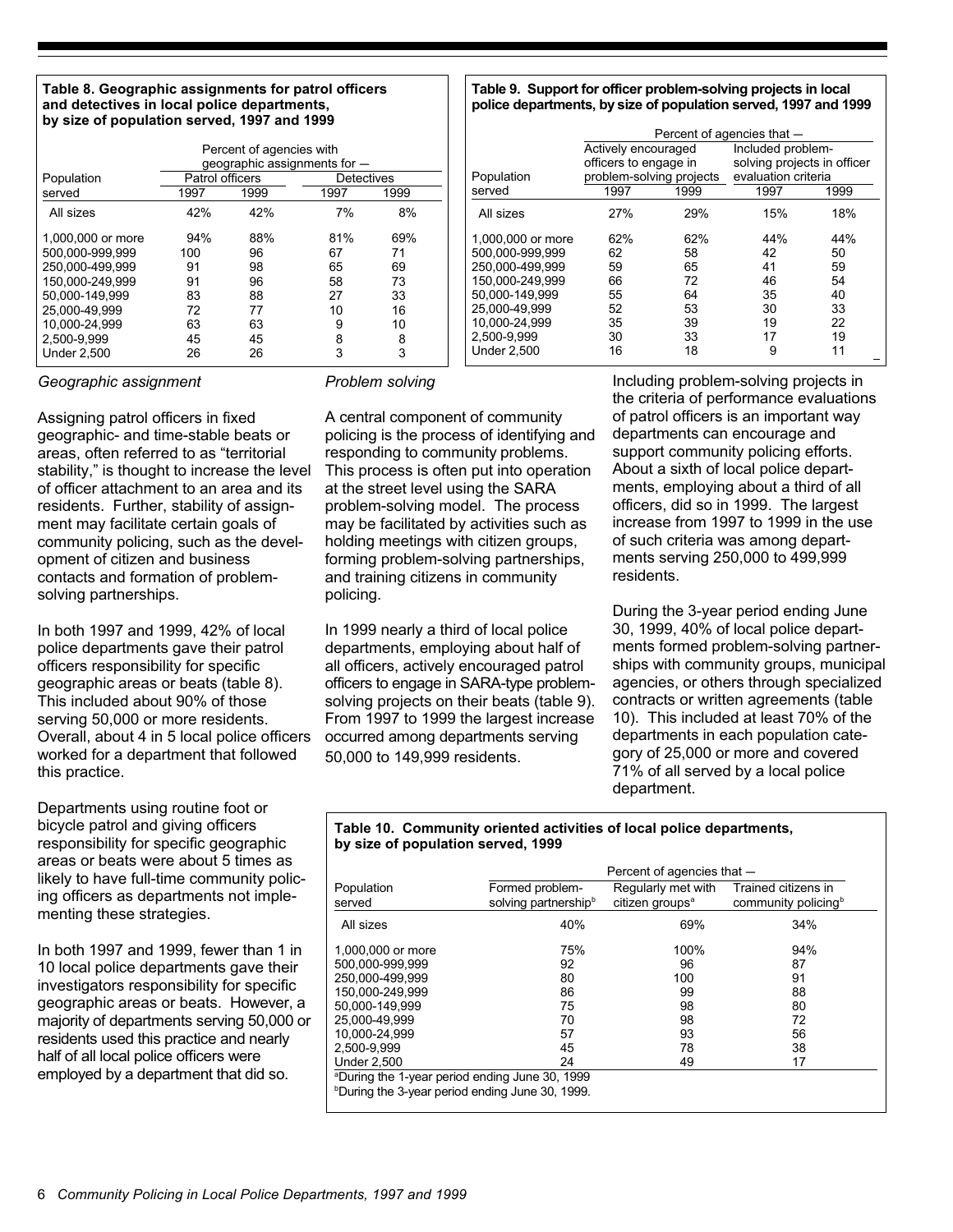Meetings with citizens are considered to be essential to the development of long-term solutions to community problems. About two-thirds of local police departments, serving 96% of all residents reported meeting with citizens on a regular basis during the year ending June 30, 1999. Nearly all agencies serving populations of 10,000 or more residents regularly met with citizen groups during this period.

Among departments holding regular meetings, a variety of citizen groups were typically involved (figure 4). The largest percentages of departments met with school groups (76%), followed by neighborhood associations (52%), business groups (50%), senior citizen groups (45%), and domestic violence groups (41%) (figure 4). Meetings with youth service organizations (33%), religious groups (30%), advocacy groups (26%), and tenants' associations (19%) also occurred. In addition, 40% of departments reported regular meetings with local public agencies.

During the 3-year period ending June 30, 1999, about a third of departments offered community policing training to citizens on topics such as community mobilization and problem solving. This included a majority of those serving 10,000 or more residents and about 90% of those serving 150,000 or more residents.

Local police departments with a formally written community policing plan were much more likely to have





Figure 4

implemented strategies such as geographic patrol assignments (72%). support for officer problem-solving projects (57%), community policing training for citizens (55%), and problem-solving partnerships (49%) than those with only an informal community policing plan or no community policing plan at all (figure 5).

#### Information sharing and measurement

#### Citizen input and feedback

Community policing requires law enforcement agencies to take a new approach to both the identification of problems and the measurement of police performance. Success in

addressing issues such as social disorder and the fear of crime cannot be determined solely through data about arrests or calls-for-service.

Some level of citizen input and feedback is often thought to be essential to accurately assess police performance, and systematic citizen input and feedback is preferred. To this end, 27% of local police departments surveyed citizens to gather information in 1999, and 30% did so in 1997 (table 11). In both years, a majority of the departments serving 25,000 or more residents conducted at least 1 citizen survey.

#### Table 11. Surveying of citizens by local police departments, by size of population served, 1997 and 1999

| Population<br>served                                                                                                                          | Percent of agencies<br>that surveyed citizens<br>1997 <sup>a</sup> | 1999 <sup>b</sup>                             |  |  |  |
|-----------------------------------------------------------------------------------------------------------------------------------------------|--------------------------------------------------------------------|-----------------------------------------------|--|--|--|
| All sizes                                                                                                                                     | 30%                                                                | 28%                                           |  |  |  |
| 1,000,000 or more<br>500.000-999.999<br>250.000-499.999<br>150,000-249.999<br>50.000-149.999<br>25.000-49.999<br>10.000-24.999<br>2.500-9.999 | 62%<br>50<br>65<br>72<br>52<br>57<br>38<br>28                      | 62%<br>54<br>53<br>55<br>57<br>51<br>34<br>26 |  |  |  |
| <b>Under 2.500</b><br>24<br>22                                                                                                                |                                                                    |                                               |  |  |  |
| <sup>a</sup> During the 1-year period ending June 30, 1997.<br><b>During the 1-year period ending June 30, 1999.</b>                          |                                                                    |                                               |  |  |  |

Community-oriented activities and policies of local police departments, by type of community policing plan, 1999

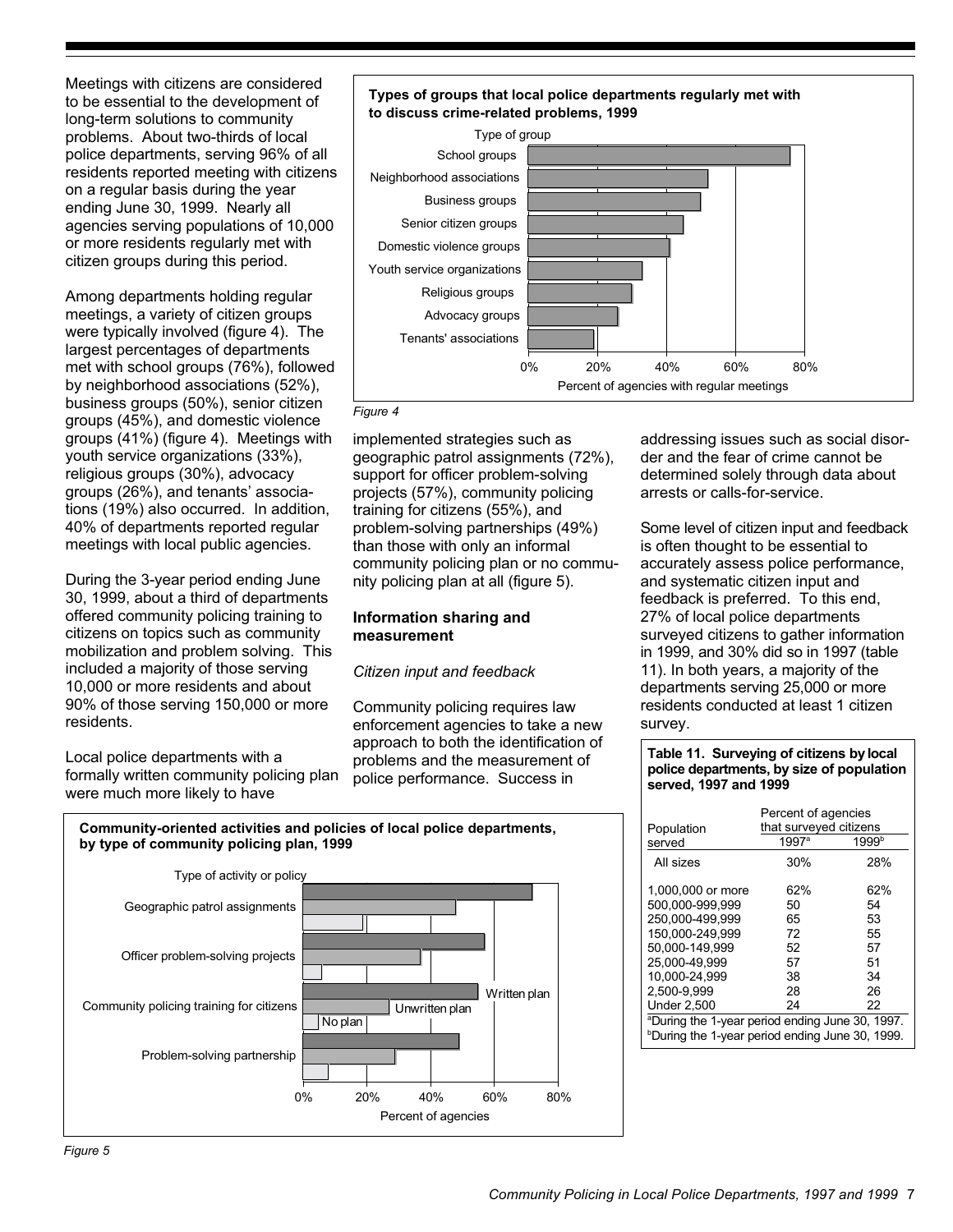Among departments conducting surveys, 89% collected information on public satisfaction with police services, 63% collected information on public perceptions of crime and disorder problems, and 38% collected information on the personal crime experiences of citizens.

Local police departments reported using their survey data for a wide variety of purposes (figure 6). Among departments conducting surveys in 1999, the most common use of the data was providing information to patrol officers (72%). A majority also used survey data to evaluate program effectiveness (57%) and prioritize crime and disorder problems (52%).

Other uses of survey information included formulating agency policy and procedures (42%), officer training (42%), allocating resources to targeted neighborhoods (39%), and redistricting beats and reporting areas (17%).

#### Police input and feedback

To identify and prioritize local problems, the police and citizens need to share information. At a minimum, citizens need to have some access to local crime information.

#### Table 12. Local police departments providing citizen access to crime statistics or crime maps, by size of population served, 1997 and 1999

| Population<br>served                                                                                                                                                | 1997                                                | 1999                                                 |
|---------------------------------------------------------------------------------------------------------------------------------------------------------------------|-----------------------------------------------------|------------------------------------------------------|
| All sizes                                                                                                                                                           | 35%                                                 | 73%                                                  |
| 1.000,000 or more<br>500.000-999.999<br>250.000-499.999<br>150.000-249.999<br>50.000-149.999<br>25.000-49.999<br>10.000-24.999<br>2.500-9.999<br><b>Under 2.500</b> | 81%<br>92<br>87<br>78<br>72<br>57<br>51<br>40<br>21 | 87%<br>100<br>98<br>99<br>96<br>91<br>91<br>82<br>58 |

#### Purposes for which police departments used information collected in citizen surveys, 1999



#### Figure 6

In 1999, 73% of local police departments provided citizens with routine access to crime statistics, compared to 36% in 1997 (table 12). This doubling largely occurred from the increased availability among departments serving fewer than 50,000 residents. The percentage of residents served by a local police departments that provided such access rose from 70% in 1997 to 92% in 1999.

Among departments providing access to crime statistics in 1999, nearly all provided it to those making their request in person (90%) (figure 7). More than half provided access by telephone (57%) or written request (56%), and about two-fifths provided it through newspapers (40%) or agency reports (38%).

Methods for accessing crime statistics provided to citizens

Less common methods of routine access provided to citizens were fax (16%), radio (14%), newsletter (14%), television (11%), and Internet (10%). Although still relatively low in 1999, the percentage of departments providing access to crime statistics that allowed citizens to use the Internet for this purpose was double that of 1997.

During the year ending June 30, 1999, 3% of the departments providing routine citizen access to crime statistics, covering 11% of the total population served by such departments, conducted training classes for citizens on how to use or analyze crime statistics or crime maps.



Figure 7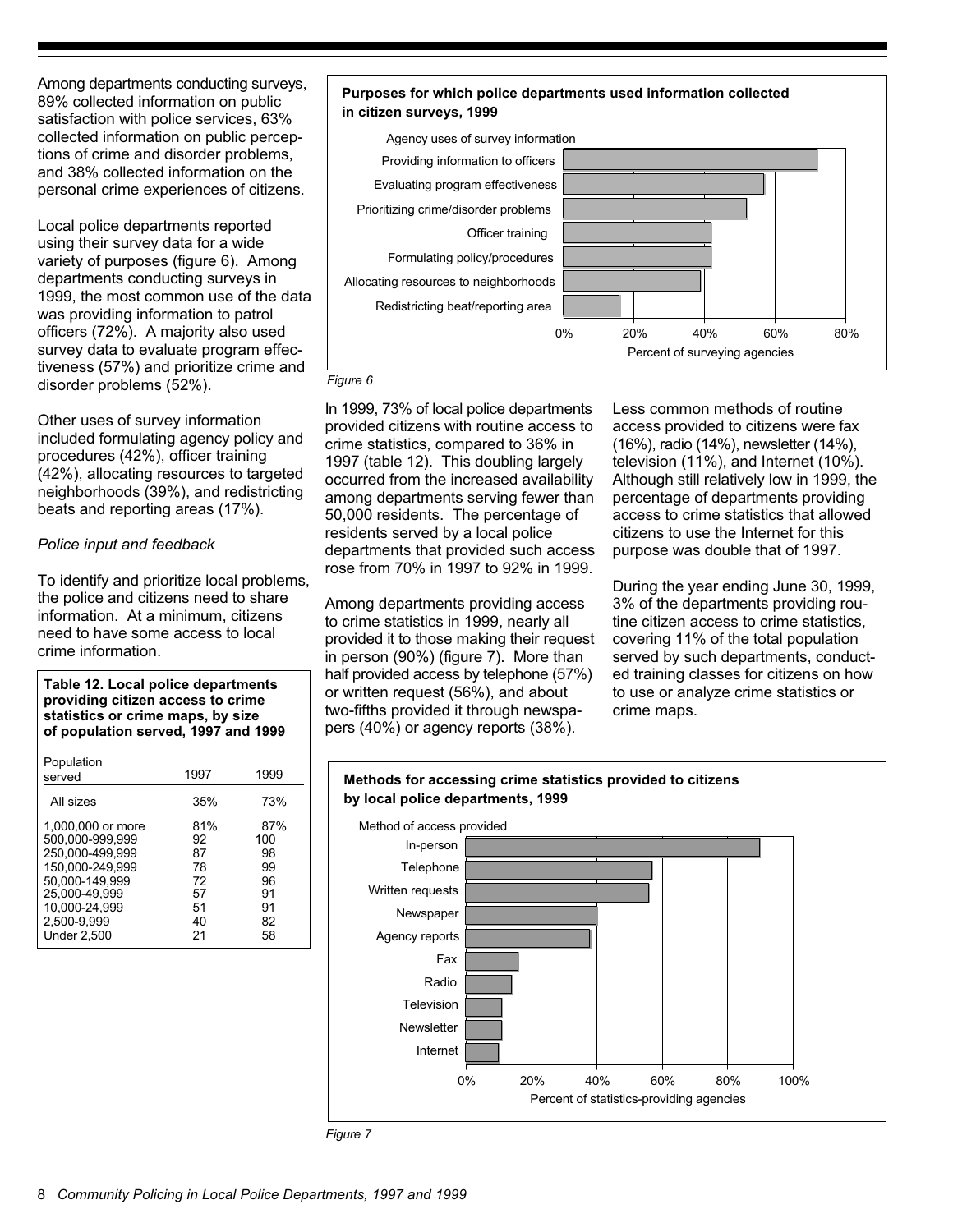In 1999, 83% of the departments providing routine citizen access to crime statistics did so with data compiled at the county or city level. Statistics at a more detailed level such as neighborhood (29%), street (22%), patrol beat (19%), address (17%), apartment complex (14%), district or precinct (12%), or census tract (2%) were much less likely to be routinely available (figure 8).

#### **Technology and community policing**

#### Crime mapping

Technology plays a central role in the advancement of community policing by helping law enforcement agencies to become more efficient and effective problem solvers. Technological tools such as computerized crime mapping assist agencies in identifying and analyzing problems, developing longterm solutions, and evaluating their problem-solving efforts.

In 1999, nearly twice as many local police departments were using computers for crime mapping purposes as in 1997 (32% versus 17%) (table13). This included more than 90% of those serving 150,000 or more residents, and 76% of those serving 50,000 to 149,999 residents. Overall, departments using computerized crime mapping in 1999 covered 71% of the total population served by local police departments (figure 9).

A variety of data types were geocoded and mapped, with the most common type being crime incidents, mapped by departments covering 60% of the total

#### Table 13. Use of computers for crime mapping, by size of population served, 1997 and 1999

| Population<br>served | Percent of agencies |      |
|----------------------|---------------------|------|
|                      | 1997                | 1999 |
| All sizes            | 17%                 | 32%  |
| 1,000,000 or more    | 75%                 | 94%  |
| 500.000-999.999      | 88                  | 100  |
| 250.000-499.999      | 87                  | 98   |
| 150.000-249.999      | 74                  | 90   |
| 50,000-149,999       | 54                  | 76   |
| 25.000-49.999        | 39                  | 54   |
| 10.000-24.999        | 30                  | 48   |
| 2,500-9,999          | 17                  | 35   |
| <b>Under 2,500</b>   |                     | 17   |



#### Figure 8

population served by local police departments. Other data types and the corresponding population coverage percentages were as follows: calls for service (50%) arrests (46%), business locations (32%), and census data (14%).

#### Community outreach

Technology can also assist in community outreach. In 1999, 18% of local police departments, covering 62% of all residents served by a local police department, maintained a agency home page on the Internet (table 14). This represented an increase over 1997 when 11% of departments, serving 48% of all residents, had an Internet home page. In 1999, about 9 in 10 departments serving a population of 250,000

or more residents had a home page, as did about 7 in 10 departments serving 50,000 to 249,999 residents.

#### Table 14. Local police departments with an Internet home page, by size of population served, 1997 and 1999

| Population         | Percent of agencies<br>with a home page<br>on the Internet |      |
|--------------------|------------------------------------------------------------|------|
| served             | 1997                                                       | 1999 |
| All sizes          | 11%                                                        | 18%  |
| 1,000,000 or more  | 69%                                                        | 88%  |
| 500.000-999.999    | 88                                                         | 100  |
| 250.000-499.999    | 70                                                         | 85   |
| 150.000-249.999    | 63                                                         | 79   |
| 50.000-149.999     | 46                                                         | 66   |
| 25.000-49.999      | 34                                                         | 47   |
| 10.000-24.999      | 19                                                         | 36   |
| 2.500-9.999        | 13                                                         | 17   |
| <b>Under 2.500</b> | 2                                                          |      |

#### Percent of population served by a local police department with computerized geocoding and mapping, 1999



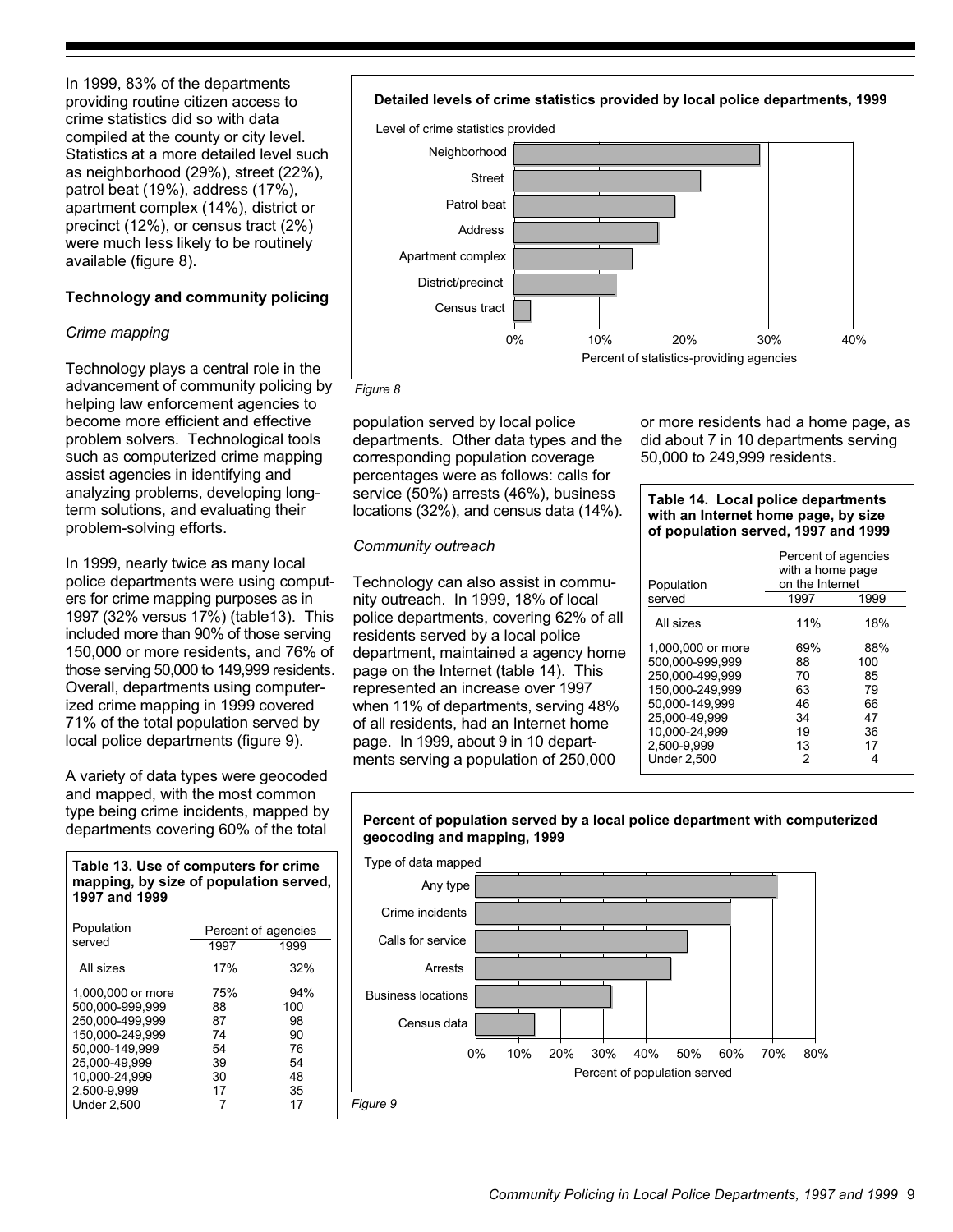Such websites are typically used to provide citizens with crime and policerelated information. They can also increase police-citizen contact through e-mail and information sharing regarding crime problems and related issues.

#### In-field computers

In-field computers such as laptops, car-mounted computers/terminals, and hand-held computers/terminals assist problem-solving efforts by providing patrol officers with direct access to vital information. As of June 30, 1999, nearly

#### Table 15. Local police departments using in-field computers, by size of population served, 1997 and 1999

|                                                                       | Percent of agencies<br>using in-field computers* |      |  |  |
|-----------------------------------------------------------------------|--------------------------------------------------|------|--|--|
| Population                                                            |                                                  |      |  |  |
| served                                                                | 1997                                             | 1999 |  |  |
| All sizes                                                             | 29%                                              | 31%  |  |  |
| 1.000.000 or more                                                     | 94%                                              | 87%  |  |  |
| 500.000-999,999                                                       | 88                                               | 88   |  |  |
| 250.000-499.999                                                       | 81                                               | 89   |  |  |
| 150.000-249.999                                                       | 88                                               | 87   |  |  |
| 50,000-149,999                                                        | 78                                               | 75   |  |  |
| 25.000-49.999                                                         | 70                                               | 66   |  |  |
| 10.000-24.999                                                         | 47                                               | 51   |  |  |
| 2,500-9,999                                                           | 29                                               | 33   |  |  |
| <b>Under 2.500</b>                                                    | 14                                               | 15   |  |  |
| Includes laptops, mobile data terminals<br>and mobile data computers. |                                                  |      |  |  |

#### The COPS MORE Grant Program

COPS offers support to State and local agencies through a variety of different grant programs. One such program, COPS MORE (Making Officer Redeployment Effective), was begun in 1995 to redeploy officers to the street by funding technology, equipment, and support personnel.

When agencies can purchase computers and hire civilians for support positions, officers who would otherwise be engaged in support functions can be redeployed to the street in community policing roles.

With the assistance of COPS MORE funding, the growth in the use of computers for administrative purposes that began in the early 1990's continued through the decade. From 1990 to 1999, the percentage of departments using personal/desktop

a third of local police departments, employing nearly three-fourths of all local police officers, were using in-field computers (table 15). These proportions were similar to those reported in 1997. Nearly 9 in 10 departments serving 150,000 or more residents were using in-field computers in 1999.

In departments where patrol officers used in-field computers, a variety of information resources were available to them. In 1999, a majority of local police officers worked for a department where information on wanted suspects (62%)

and driving records (54%) were accessible to least some patrol officers through the use of in-field computers (figure 10).

Other information accessible to patrol officers by in-field computer in local police departments and the corresponding percentage of officers employed by such departments included stolen property records (48%), calls for service history at dispatched location (42%). criminal history records (39%), crime analysis software (15%), and mapping programs (13%).







computers (PC's), nearly doubled, from 40% to 78%.

The growth in new use of PC's is primarily concentrated among departments serving smaller populations. Among departments serving populations of less than 10,000 residents, the percentage using PC's went from 29% in 1990 to 72% in 1999. Nearly all departments serving populations of 50,000 or more have reported using PC's since 1990. COPS MORE grants have funded these agencies to update or enhance their computer capabilities.